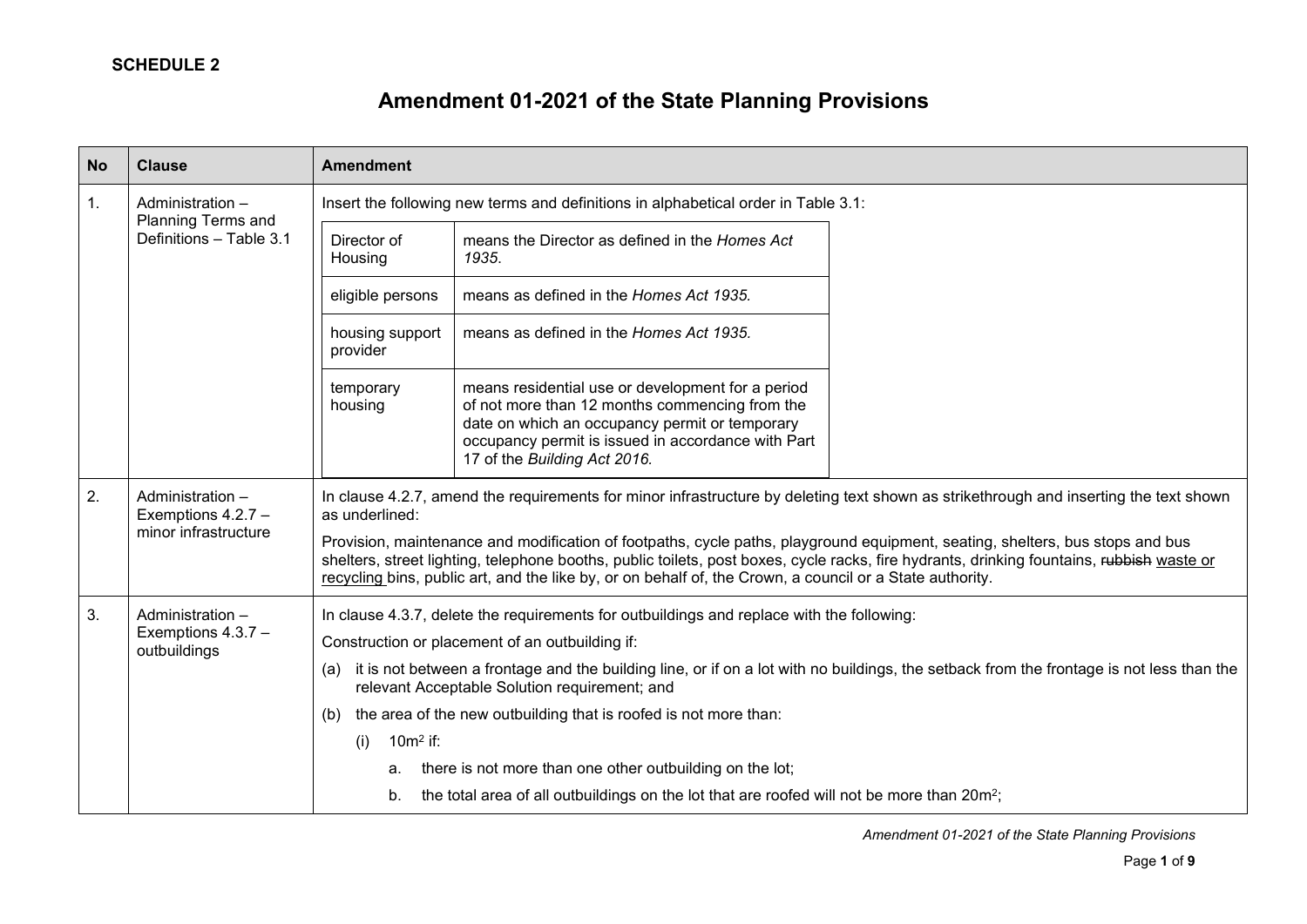| <b>No</b> | <b>Clause</b>                                                                                                    | <b>Amendment</b>                                                                                                                                                    |
|-----------|------------------------------------------------------------------------------------------------------------------|---------------------------------------------------------------------------------------------------------------------------------------------------------------------|
|           |                                                                                                                  | no side of the new outbuilding is longer than 3.2m; and<br>C.                                                                                                       |
|           |                                                                                                                  | the building height of the new outbuilding is not more than 2.4m; or<br>d.                                                                                          |
|           |                                                                                                                  | $18m2$ if:<br>(ii)                                                                                                                                                  |
|           |                                                                                                                  | there is no other outbuilding on the lot;<br>а.                                                                                                                     |
|           |                                                                                                                  | the roof span of the new outbuilding is not more than 3m;<br>b.                                                                                                     |
|           |                                                                                                                  | the building height of the new outbuilding is not more than 2.4m;<br>C.                                                                                             |
|           |                                                                                                                  | the new outbuilding is not less than 0.9m from an existing building on the lot;<br>d.                                                                               |
|           |                                                                                                                  | the new outbuilding has a setback of not less than 0.9m from any boundary; and<br>е.                                                                                |
|           |                                                                                                                  | the change in existing ground level as a result of cut or fill is not more than 0.5m,                                                                               |
|           |                                                                                                                  | unless the Local Historic Heritage Code applies and requires a permit for the use or development.                                                                   |
| 4.        | Administration -                                                                                                 | In clause 4.3.9, amend the requirements in subclause (a) by inserting the text shown as underlined:                                                                 |
|           | Exemptions 4.3.9 -<br>agricultural buildings<br>and works in the Rural<br>Zone or Agriculture<br>Zone            | buildings or works, excluding a dwelling or land filling, are directly associated with, and a subservient part of, an agricultural use;                             |
| 5.        | Administration -<br>Exemptions $4.4.1 -$<br>vegetation removal for<br>safety or in accordance<br>with other Acts | In clause 4.4.1, amend the requirements in subclause (b) by deleting 'Forest Practices Regulations 2007' and replacing with 'Forest<br>Practices Regulations 2017'. |
| 6.        | Administration -<br>Exemptions 4.4.1 -<br>vegetation removal for<br>safety or in accordance<br>with other Acts   | In clause 4.4.1, amend the requirements in subclause (e) by deleting 'Tasmanian Fire Service' and replacing with 'Tasmania Fire<br>Service'.                        |
| 7.        | <b>General Provisions</b>                                                                                        | Insert a new general provision at clause 7.13 as follows:                                                                                                           |
|           |                                                                                                                  | 7.13<br><b>Temporary Housing</b>                                                                                                                                    |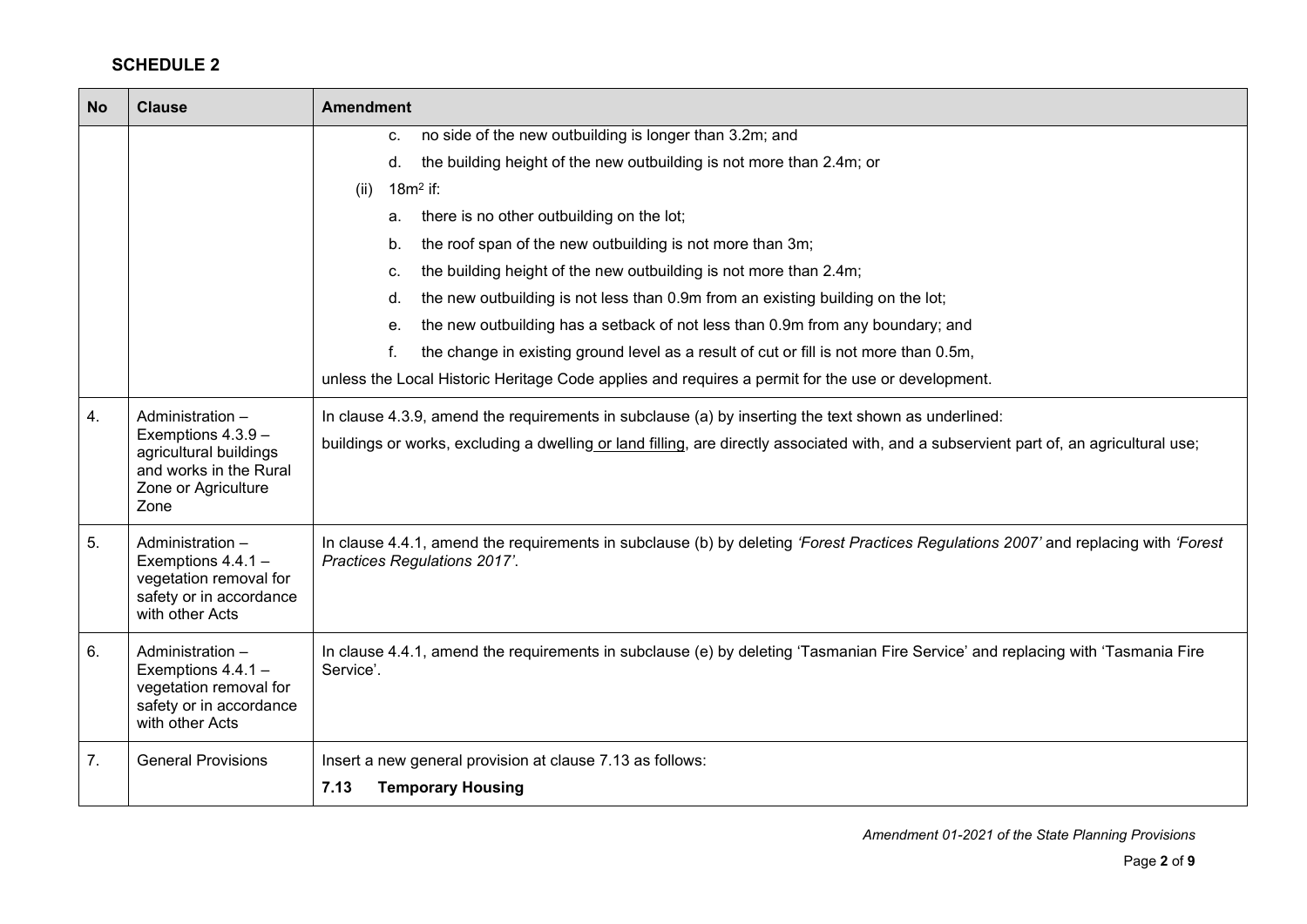$\blacksquare$ 

─

| <b>No</b> | <b>Clause</b> | <b>Amendment</b>                                                                                                                                                                                                                                                                    |
|-----------|---------------|-------------------------------------------------------------------------------------------------------------------------------------------------------------------------------------------------------------------------------------------------------------------------------------|
|           |               | 7.13.1 Unless No Permit Required under any other provision of this planning scheme, use and development for temporary housing<br>of eligible persons within an existing building is Permitted, and a permit must be granted, if:                                                    |
|           |               | on land within:<br>(a)                                                                                                                                                                                                                                                              |
|           |               | (i)<br>the General Residential Zone, Inner Residential Zone, Urban Mixed Use Zone, Central Business Zone, General<br>Business Zone, Local Business Zone, Community Purpose Zone, Recreation Zone, or Open Space Zone; or                                                            |
|           |               | the Commercial Zone in the Hobart Local Provisions Schedule;<br>(ii)                                                                                                                                                                                                                |
|           |               | funded or operated by, or on behalf of, the Director of Housing or a housing support provider;<br>(b)                                                                                                                                                                               |
|           |               | the development is limited to minor building works or structures necessary for the use of the existing building for<br>(c)<br>temporary housing; and                                                                                                                                |
|           |               | the following does not apply:<br>(d)                                                                                                                                                                                                                                                |
|           |               | Bushfire-Prone Areas Code;<br>(i)                                                                                                                                                                                                                                                   |
|           |               | Flood-Prone Areas Hazard Code;<br>(ii)                                                                                                                                                                                                                                              |
|           |               | Coastal Inundation Hazard Code;<br>(iii)                                                                                                                                                                                                                                            |
|           |               | Landslip Hazard Code;<br>(iv)                                                                                                                                                                                                                                                       |
|           |               | Potentially Contaminated Land Code; or<br>(v)                                                                                                                                                                                                                                       |
|           |               | (vi)<br>Local Historic Heritage Code.                                                                                                                                                                                                                                               |
|           |               | 7.13.2 Unless No Permit Required under any other provisions of this planning scheme, use and development for temporary housing<br>of eligible persons within demountable, relocatable, or other forms of non-permanent buildings is Permitted, and a permit<br>must be granted, if: |
|           |               | on land within:<br>(a)                                                                                                                                                                                                                                                              |
|           |               | a General Residential Zone, Inner Residential Zone, Urban Mixed Use Zone, Central Business Zone, General<br>(i)<br>Business Zone, Local Business Zone, Community Purpose Zone, Recreation Zone, or Open Space Zone under<br>an interim planning scheme, or                          |
|           |               | the Commercial Zone in the Hobart Local Provisions Schedule;<br>(ii)                                                                                                                                                                                                                |
|           |               | funded or operated by, or on behalf of, the Director of Housing or a housing support provider;<br>(b)                                                                                                                                                                               |
|           |               | located on the same site, or a site adjoining, an existing residential facility that is funded or operated by, or on behalf of,<br>(C)<br>the Director of Housing or a housing support provider;                                                                                    |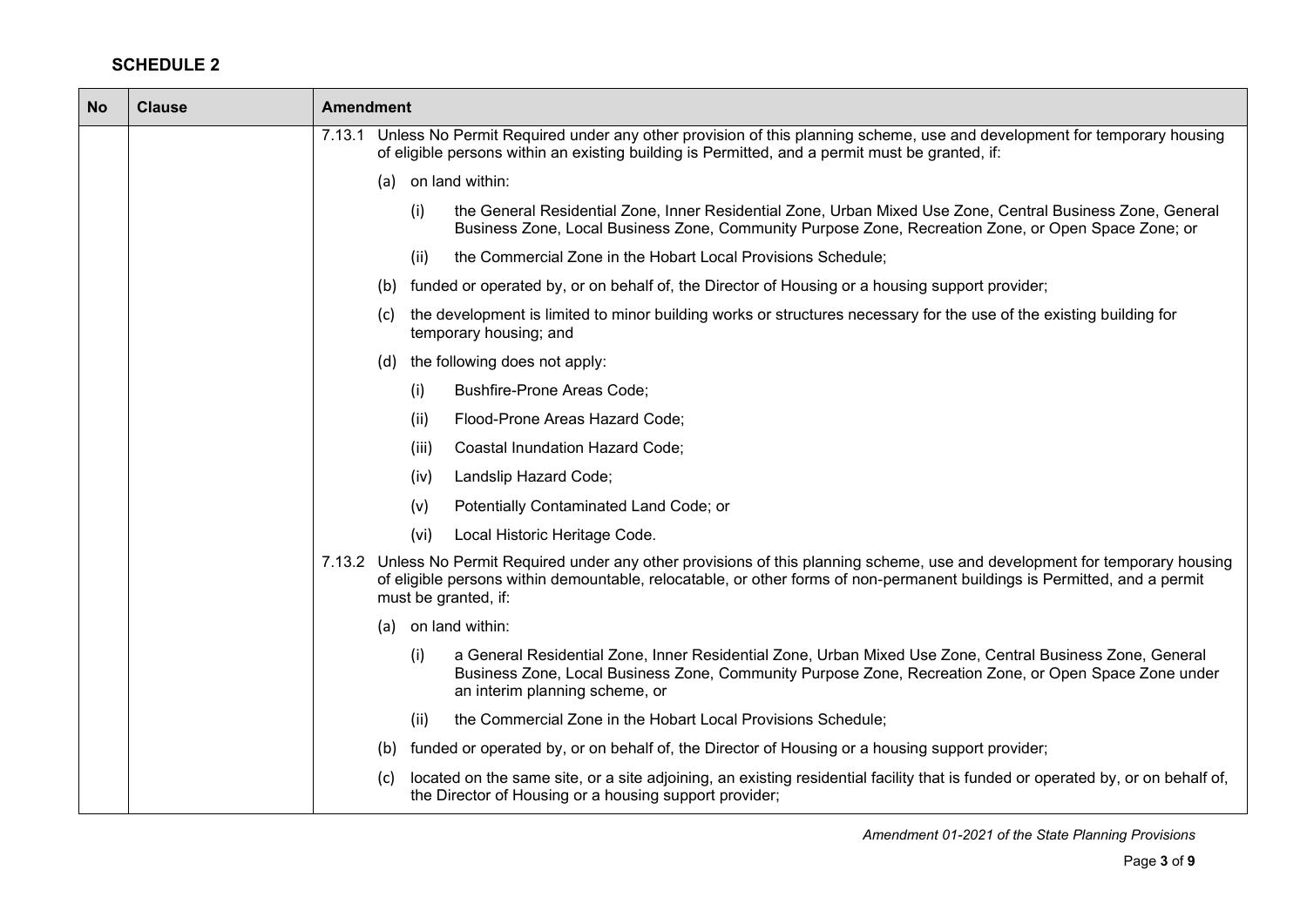| <b>No</b> | <b>Clause</b> | <b>Amendment</b>                                                                                                                                                                                                                                                                                                                                                                                                                  |
|-----------|---------------|-----------------------------------------------------------------------------------------------------------------------------------------------------------------------------------------------------------------------------------------------------------------------------------------------------------------------------------------------------------------------------------------------------------------------------------|
|           |               | (d) the building height is not more than 8m above existing ground level; and                                                                                                                                                                                                                                                                                                                                                      |
|           |               | the buildings have a setback from an adjoining property of not less than half the wall height of the building if the<br>(e)<br>adjoining property is within a General Residential Zone, Low Density Residential Zone, or Inner Residential Zone,<br>excluding:                                                                                                                                                                    |
|           |               | an adjoining property to which sub-clause 7.13.2)(c) applies; and<br>(i)                                                                                                                                                                                                                                                                                                                                                          |
|           |               | the portion of the wall that is not more than 3m above existing ground level; and<br>(ii)                                                                                                                                                                                                                                                                                                                                         |
|           |               | the following does not apply:<br>(f)                                                                                                                                                                                                                                                                                                                                                                                              |
|           |               | <b>Bushfire-Prone Areas Code;</b><br>(i)                                                                                                                                                                                                                                                                                                                                                                                          |
|           |               | Flood-Prone Areas Hazard Code;<br>(ii)                                                                                                                                                                                                                                                                                                                                                                                            |
|           |               | (iii)<br>Coastal Inundation Hazard Code;                                                                                                                                                                                                                                                                                                                                                                                          |
|           |               | Landslip Hazard Code;<br>(iv)                                                                                                                                                                                                                                                                                                                                                                                                     |
|           |               | Potentially Contaminated Land Code;<br>(v)                                                                                                                                                                                                                                                                                                                                                                                        |
|           |               | Local Historic Heritage Code; or<br>(vi)                                                                                                                                                                                                                                                                                                                                                                                          |
|           |               | (vii)<br>buildings are located on land within an inner protection area, or registered electricity easement, as defined in an<br>Electricity Transmission Infrastructure Protection Code.                                                                                                                                                                                                                                          |
|           |               | 7.13.3 Unless sub-clause 7.13.1 or 7.13.2 applies, use or development for temporary housing of eligible persons within an existing<br>building, or in a demountable, relocatable or other non-permanent building that would otherwise be Prohibited under any<br>other provisions of this planning scheme, is Discretionary, if funded or operated by, or on behalf of, the Director of Housing or<br>a housing support provider. |
|           |               | 7.13.4 In determining an application under sub-clause 7.13.3, a planning authority must have regard to:                                                                                                                                                                                                                                                                                                                           |
|           |               | the proximity of the temporary housing to existing residential facilities and social support services that are funded or<br>(a)<br>operated by, or on behalf of, the Director of Housing or a housing support provider;                                                                                                                                                                                                           |
|           |               | the availability of public transport and capacity of road infrastructure and utility services to the site;<br>(b)                                                                                                                                                                                                                                                                                                                 |
|           |               | the purpose and provisions of the applicable zone and any applicable codes; and<br>(c)                                                                                                                                                                                                                                                                                                                                            |
|           |               | the potential for land use conflict with other use or development on adjoining properties and any measures available to<br>(d)<br>manage or mitigate such conflict.                                                                                                                                                                                                                                                               |
|           |               | 7.13.5 Temporary housing must only be located in a bushfire-prone area, as defined under the Bushfire-Prone Areas Code, if<br>accompanied by an emergency management strategy, endorsed by the Tasmania Fire Service or accredited person, as                                                                                                                                                                                     |

*Amendment 01-2021 of the State Planning Provisions*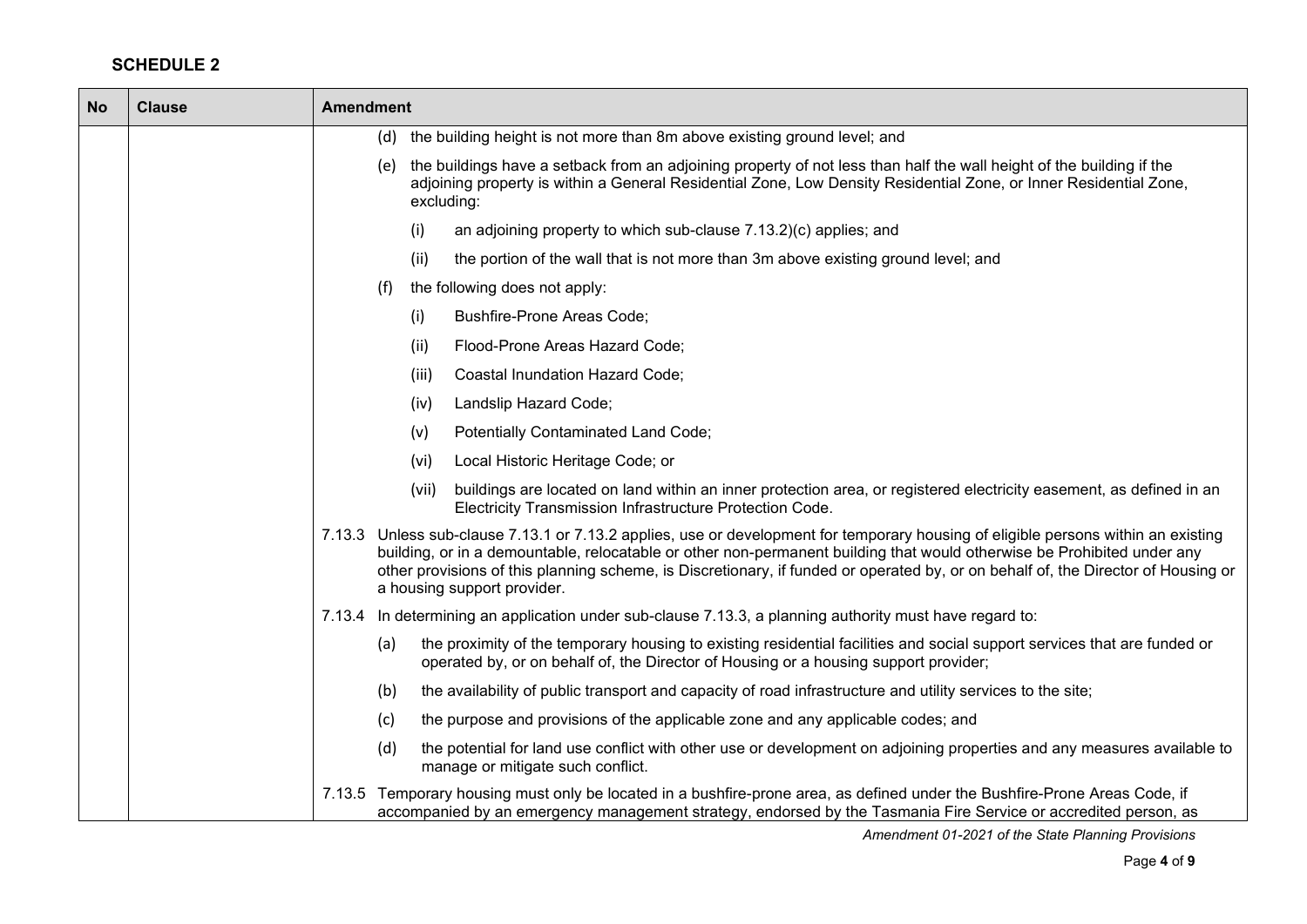| <b>No</b> | <b>Clause</b>                                           | <b>Amendment</b>                                                                                                                                                                                                                                                                                                                                                                     |
|-----------|---------------------------------------------------------|--------------------------------------------------------------------------------------------------------------------------------------------------------------------------------------------------------------------------------------------------------------------------------------------------------------------------------------------------------------------------------------|
|           |                                                         | defined under the Bushfire-Prone Areas Code, that provides for mitigation measures to achieve and maintain a level of<br>tolerable risk that is specifically developed to address the characteristics, nature and scale of the use considering:                                                                                                                                      |
|           |                                                         | the nature of the bushfire-prone vegetation, as defined under the Bushfire-Prone Areas Code, including the type, fuel<br>(a)<br>load, structure and flammability;                                                                                                                                                                                                                    |
|           |                                                         | the ability of occupants of the temporary housing to:<br>(b)                                                                                                                                                                                                                                                                                                                         |
|           |                                                         | (i)<br>protect themselves and defend property from bushfire attack;                                                                                                                                                                                                                                                                                                                  |
|           |                                                         | (ii)<br>evacuate in an emergency;                                                                                                                                                                                                                                                                                                                                                    |
|           |                                                         | (iii)<br>understand and respond to instructions in the event of a bushfire; and                                                                                                                                                                                                                                                                                                      |
|           |                                                         | any bushfire protection measures, as defined under the Bushfire-Prone Areas Code, available to reduce risk to<br>(c)<br>emergency service personnel.                                                                                                                                                                                                                                 |
|           |                                                         | 7.13.6 A permit granted under sub-clauses 7.13.1 or 7.13.2 must be subject to a condition to require that not more than 6 months<br>after the date on which the permit lapses, all traces of any works, buildings, plant or materials introduced and used for the<br>purposes temporary housing must be removed from the site to the satisfaction of the planning authority, unless: |
|           |                                                         | a new permit for temporary housing has been granted; or<br>(a)                                                                                                                                                                                                                                                                                                                       |
|           |                                                         | (b)<br>such works, buildings, plant or materials are to be used for a use or development for which a permit has been granted,<br>or are exempt from requiring a permit.                                                                                                                                                                                                              |
|           |                                                         | 7.13.7 Additional permits for temporary housing issued under sub-clauses 7.13.1 or 7.13.2 must not cause the approval of<br>temporary housing for a period longer than 3 years commencing from the date on which the initial occupancy permit, or<br>temporary occupancy permit, is issued in accordance with Part 17 of the Building Act 2016.                                      |
|           |                                                         | No other provisions in this planning scheme apply to a use or development in accordance with sub-clauses 7.13.1 or 7.13.2.                                                                                                                                                                                                                                                           |
| 8.        | <b>General Residential</b><br>Zone $-8.4.2$ and $8.5.1$ | In clauses 8.4.2 P3(a)(iii), 8.5.1 P2(a)(iii), 9.4.2 P3(a)(iii) and 9.5.1 P2(a)(iii), amend by deleting "or" and replacing with "and"                                                                                                                                                                                                                                                |
|           | <b>Inner Residential Zone</b><br>$-9.4.2$ and $9.5.1$   |                                                                                                                                                                                                                                                                                                                                                                                      |
| 9.        | <b>General Residential</b><br>Zone $- 8.4.8$            | In clauses 8.4.8 and 9.4.8, amend P1 by:                                                                                                                                                                                                                                                                                                                                             |
|           |                                                         | inserting in (b) the word "any" before "dwellings"; and<br>(a)                                                                                                                                                                                                                                                                                                                       |
|           | Inner Residential Zone<br>$-9.4.8$                      | (b)<br>inserting in (c) the word "any" before "dwellings" and deleting the words "on the site".                                                                                                                                                                                                                                                                                      |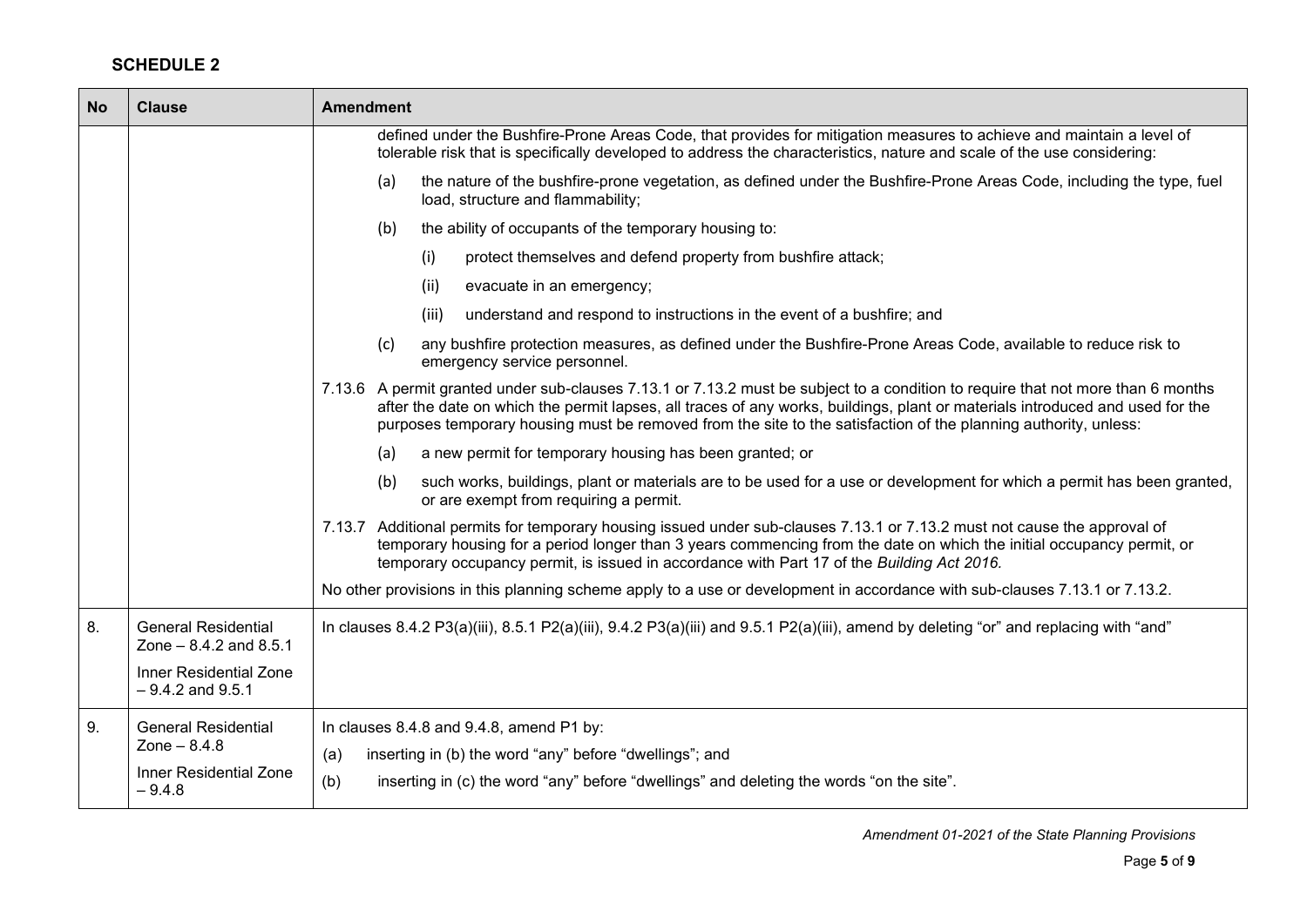| <b>No</b> | <b>Clause</b>                                           | <b>Amendment</b>                                                                                                                                                                                                                                                                      |
|-----------|---------------------------------------------------------|---------------------------------------------------------------------------------------------------------------------------------------------------------------------------------------------------------------------------------------------------------------------------------------|
| 10.       | <b>General Residential</b><br>Zone $-8.5.1$             | In clauses 8.5.1 A5, 9.5.1 A5 and 10.5.1 A6 by deleting "or" at the end of subclause (a) and replacing with "and"                                                                                                                                                                     |
|           | <b>Inner Residential Zone</b><br>$-9.5.1$               |                                                                                                                                                                                                                                                                                       |
|           | Low Density Residential<br>Zone $- 10.5.1$              |                                                                                                                                                                                                                                                                                       |
| 11.       | <b>Inner Residential Zone</b><br>$-9.4.3$               | In clause 9.4.3 A1(b), amend by inserting "finished" before "ground level".                                                                                                                                                                                                           |
| 12.       | Rural Zone - 20.5.1                                     | In clause 20.5.1 P1(b)(iii), amend by inserting "A2 or P2" after "clause 20.4.2".                                                                                                                                                                                                     |
| 13.       | Agriculture Zone - 21.2<br>Use Table                    | In clause 21.2 Use Table, delete the Discretionary qualification for Storage and replace with the following:<br>If for:<br>a contractors yard;<br>(a)<br>freezing and cooling storage;<br>(b)<br>grain storage;<br>(c)<br>a liquid, solid or gas fuel depot; or<br>(d)<br>a woodyard. |
| 14.       | Environmental<br>Management Zone                        | Amend clauses 23.2, 23.4.1, 23.4.2, 23.4.3, 23.4.4 and 23.5.1 by changing all references from 'National Parks and Reserved Land<br>Regulations 2009' to 'National Parks and Reserve Management Regulations 2019'.                                                                     |
| 15.       | Signs Code - C1.6.4                                     | In clause C1.6.4 P1, amend by deleting "local heritage significance" and replacing with "local historic heritage significance".                                                                                                                                                       |
| 16.       | Parking and<br>Sustainable Transport<br>$Code - C2.3.1$ | Amend the definition of parking precinct plan by deleting "and other vehicles".                                                                                                                                                                                                       |
| 17.       | Parking and<br>Sustainable Transport<br>$Code - C2.7.1$ | In clause C2.7.1, amend the objective, A1 and P1 by deleting "on-site parking" and replacing with "on-site car parking".                                                                                                                                                              |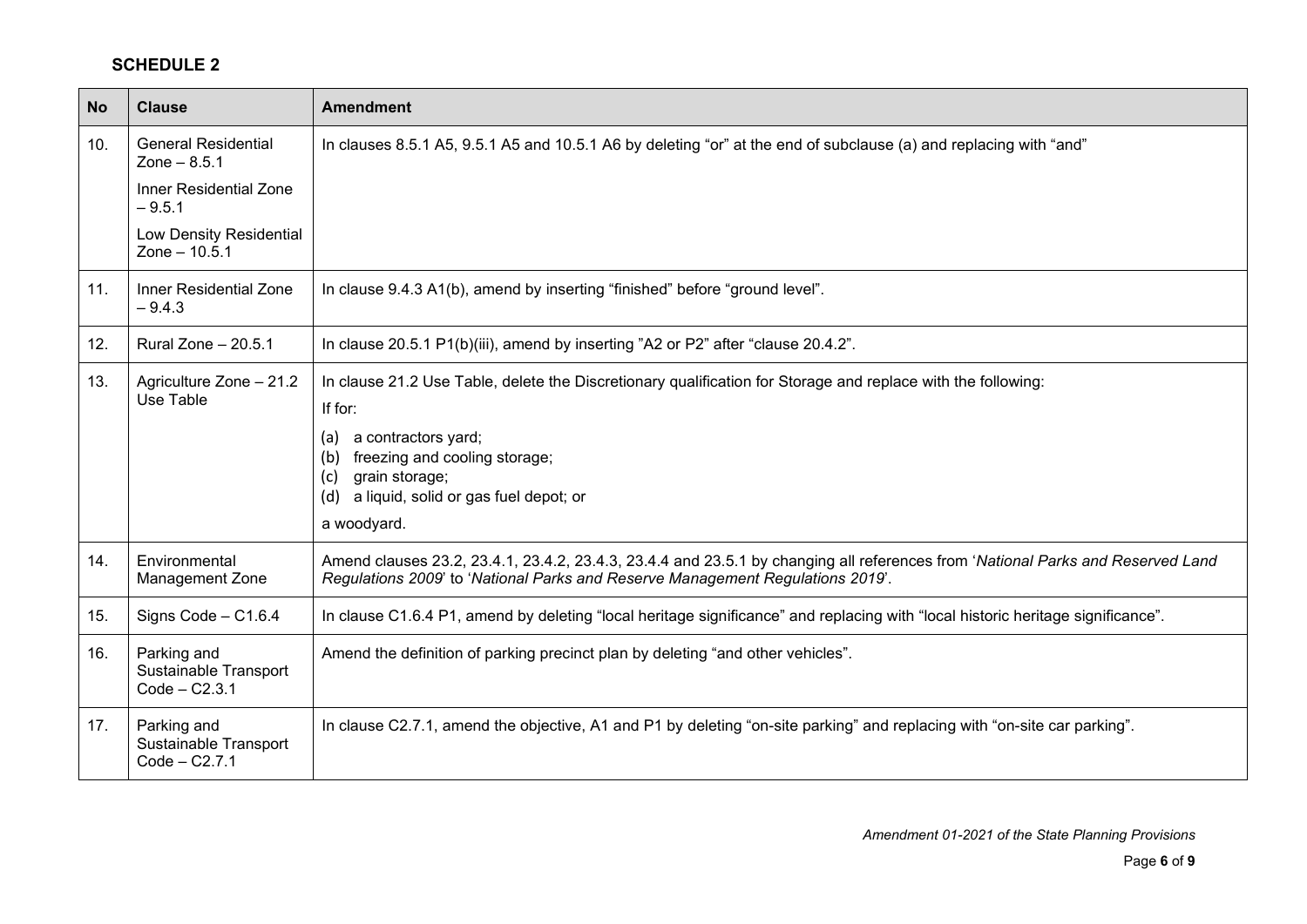| <b>No</b> | <b>Clause</b>                                                               | <b>Amendment</b>                                                                                                                                                                                                                                                                                                                                                          |
|-----------|-----------------------------------------------------------------------------|---------------------------------------------------------------------------------------------------------------------------------------------------------------------------------------------------------------------------------------------------------------------------------------------------------------------------------------------------------------------------|
| 18.       | Local Historic Heritage<br>Code - Table C6.4.1<br><b>Exempt Development</b> | In Table C6.4.1, amend the qualifications for signs by deleting the comma after "potential".                                                                                                                                                                                                                                                                              |
| 19.       | Local Historic Heritage<br>$Code - C6.6.9$                                  | In clause C6.6.9 A1, amend by inserting text shown as underlined and deleting text shown as strikethrough:<br>Driveways and parking Parking areas for non-residential purposes on local heritage places must be located behind the building line of<br>buildings located or proposed on a site.                                                                           |
| 20.       | Natural Assets Code -<br>C7.6.2                                             | In clause C7.6.2 P1.1(a), delete 'Tasmanian Fire Service' and replace with 'Tasmania Fire Service'.                                                                                                                                                                                                                                                                       |
| 21.       | Natural Assets Code -<br>C7.7.2                                             | In clause C7.7.2 P1.1(a), delete 'Tasmanian Fire Service' and replace with 'Tasmania Fire Service'.                                                                                                                                                                                                                                                                       |
| 22.       | <b>Coastal Erosion Hazard</b><br>$Code - C10.5.4$                           | In clause C10.5.4 P1, amend subclause (d) by inserting text shown as underlined and deleting text shown as strikethrough:<br>if it is for a critical use, hazardous use, or vulnerable use, it and is not located within a low, medium or high coastal erosion<br>(d)<br>hazard band, and it meets the relevant requirements in clause C10.5.4 C10.5.3 P1, P2, P3 and P4. |
| 23.       | <b>Bushfire-Prone Areas</b><br>Code - C13.3.1                               | In clause C13.3.1, amend the definition of bushfire attack level (BAL) by deleting "Australian Standard AS3959-2009" and replacing<br>with "Australian Standard AS3959:2018 Construction of buildings in bushfire-prone areas"                                                                                                                                            |
| 24.       | <b>Bushfire-Prone Areas</b><br>$Code - C13.6.1$                             | In clause C13.6.1 A1(b)(iii) and (iv), delete "Table 2.4.4 of Australian Standard AS3959-2009" and replace with "Table 2.6 of<br>Australian Standard AS3959:2018".                                                                                                                                                                                                        |
| 25.       | <b>Bushfire-Prone Areas</b><br>Code - Table C13.1                           | In Table C13.1 (row A.), delete "Australian Standard, AS 1743-2001" in requirement (k) and replace with "Australian Standard<br>AS1743:2018".                                                                                                                                                                                                                             |
| 26.       | <b>Bushfire-Prone Areas</b><br>Code - Table C13.5                           | In Table C13.5 (row B.), delete "Australian Standard AS3959-2009" in requirement (e) and replace with "Australian Standard<br>AS3959:2018"                                                                                                                                                                                                                                |
| 27.       | <b>Bushfire-Prone Areas</b><br>Code - Table C13.5                           | In Table C13.5 delete the superscript for footnote 1 in clause (d) of row C (Fittings, pipework and accessories (including stands and<br>tank supports)) and also delete footnote 1 at the end of Table C3.5.                                                                                                                                                             |
| 28.       | <b>Bushfire-Prone Areas</b><br>Code - Table C13.5                           | In Table C13.5 (row D.):<br>(a) delete "Australian Standard AS 2304- 2011" in requirement (a) and replace with "Australian Standard AS 2304:2019"; and                                                                                                                                                                                                                    |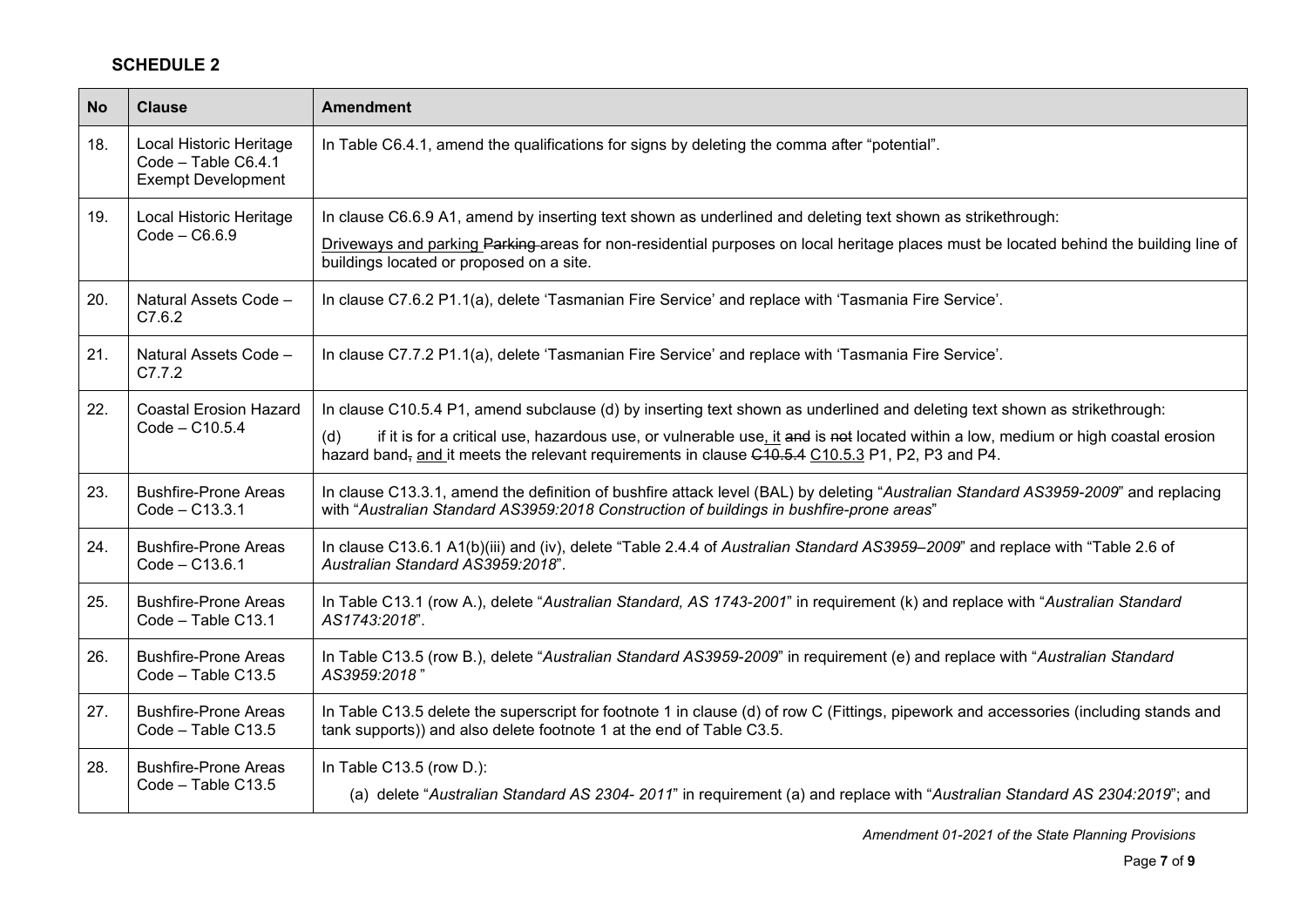| <b>No</b> | <b>Clause</b>                                                    | <b>Amendment</b>                                                                                                                                                                                                                                                                                                                                                                                                                                                                                                                                                                                                                                                                                                                                                                                                                                                                                                                                                                                                                                                                                                                                                                                                                                                                                                                                                                                                                                                                                                                                                                                |
|-----------|------------------------------------------------------------------|-------------------------------------------------------------------------------------------------------------------------------------------------------------------------------------------------------------------------------------------------------------------------------------------------------------------------------------------------------------------------------------------------------------------------------------------------------------------------------------------------------------------------------------------------------------------------------------------------------------------------------------------------------------------------------------------------------------------------------------------------------------------------------------------------------------------------------------------------------------------------------------------------------------------------------------------------------------------------------------------------------------------------------------------------------------------------------------------------------------------------------------------------------------------------------------------------------------------------------------------------------------------------------------------------------------------------------------------------------------------------------------------------------------------------------------------------------------------------------------------------------------------------------------------------------------------------------------------------|
|           |                                                                  | delete "Tasmanian Fire Service" in requirement (b) and replace with "Tasmania Fire Service".                                                                                                                                                                                                                                                                                                                                                                                                                                                                                                                                                                                                                                                                                                                                                                                                                                                                                                                                                                                                                                                                                                                                                                                                                                                                                                                                                                                                                                                                                                    |
| 29.       | Potentially<br><b>Contaminated Land</b><br>Code - Clause C14.5.1 | In clause C14.5.1, amend A1 and P1 by inserting text shown as underlined and deleting text shown as strikethrough:<br><b>P1</b><br>A <sub>1</sub><br>For a sensitive use, or a specified<br>For a sensitive use, or a specified<br>use listed in Table C14.1, the The<br>use listed in Table C14.1, the land<br>Director, or a person approved by<br>Land-is suitable for the intended<br>the Director for the purpose of this<br>use, having regard to:<br>code:<br>an environmental site<br>(a)<br>certifies that land is suitable<br>assessment that<br>(a)<br>for the intended use; or<br>demonstrates there is no<br>evidence the land is<br>(b)<br>certifies a plan to manage<br>contaminated;<br>contamination and<br>associated risk to human<br>an environmental site<br>(b)<br>health or the environment, so<br>assessment that<br>that the land is suitable for<br>demonstrates that the level<br>the intended use, or<br>of contamination does not<br>present a risk to human<br>if in relation to redevelopment on<br>health or the environment; or<br>land subject to the Macquarie<br><b>Point Development Corporation</b><br>an environmental site<br>(c)<br>Act 2012, the intended use must<br>assessment that includes a<br>be in accordance with a certificate<br>plan, to manage<br>that has been or will be granted<br>contamination and<br>associated risk to human<br>by an accredited environmental<br>auditor.<br>health or the environment<br>that includes:<br>(i)<br>any specific<br>remediation and<br>protection measures<br>required to be<br>implemented before |
|           |                                                                  | any use commences;<br>and                                                                                                                                                                                                                                                                                                                                                                                                                                                                                                                                                                                                                                                                                                                                                                                                                                                                                                                                                                                                                                                                                                                                                                                                                                                                                                                                                                                                                                                                                                                                                                       |